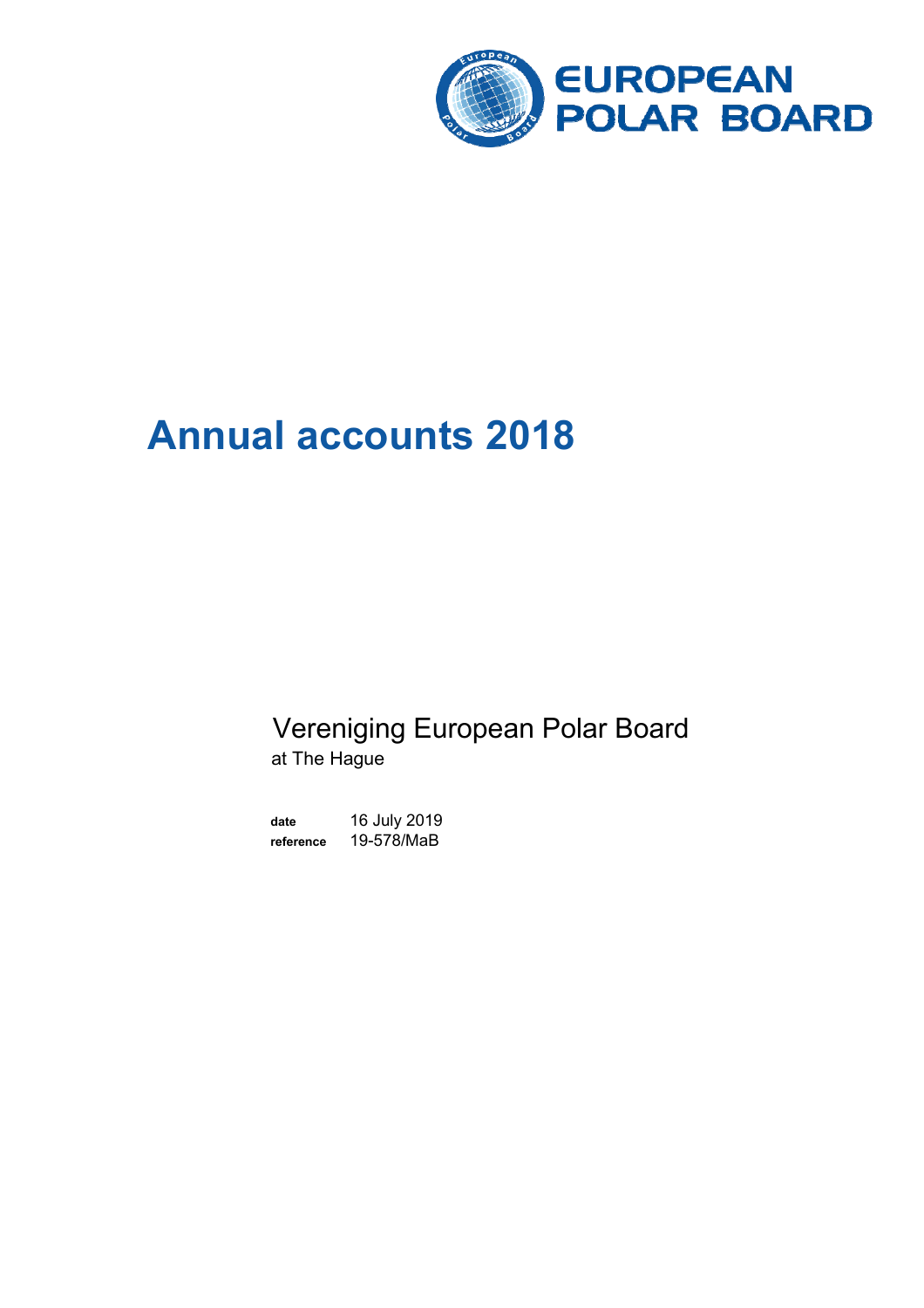### **Table of contents**

|    |                                                  | Page |
|----|--------------------------------------------------|------|
|    | Report of the Board 2018                         | 1.   |
|    | <b>Financial statements</b>                      |      |
| Α. | Balance sheet as at 31 December 2018             | 9    |
| В. | Statement of income and expenditure              | 10   |
| C. | Cash flow statement                              | 11   |
| D. | Accounting policies                              | 12   |
| Е. | Notes to the balance sheet                       | 15   |
| F. | Notes to the statement of income and expenditure | 18   |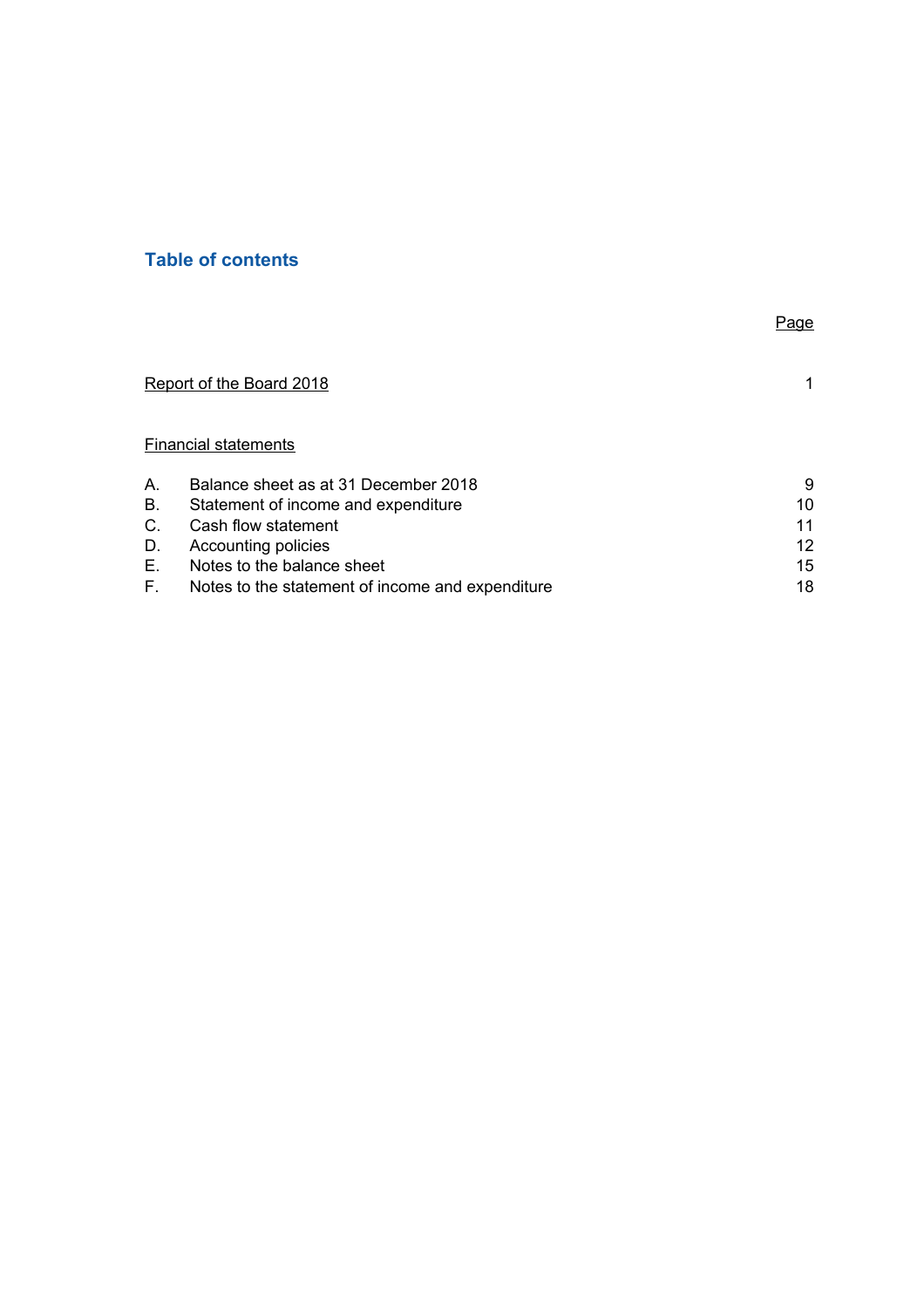### **Report of the Board 2018**

### General information

Legal name: European Polar Board (EPB) Legal residence: The Hague, The Netherlands Legal status: Dutch association Objective of the Association

The Association has as its object:

- a. to be the voice of the European polar research;
- b. to facilitate cooperation in all fields of polar science in its Member organisations across Europe;
- c. to perform all other actions related to the above in the broadest sense of those terms, or which could be beneficial to these.

### Organisation of the Association

The organisation of the Association comprises:

- the Board (Executive Committee)
- the Plenary Meeting
- the Secretariat

### Governance structure

The Plenary is the highest decision-making organ within the EPB, followed by the Board (Executive Committee) and then the Chair.

Members of the Board as of 31st of December 2018:

- Kirsi Latola (Chair)
- Jane Francis
- Nicole Biebow
- Timo Koivurova
- Antonio Quesada
- Renuka Badhe (Executive Secretary)

Members of the Financial Committee as of 31st of December 2018:

- Kirsi Latola
- Maaike Vancauwenberghe
- Dick van der Kroef
- Renuka Badhe (Executive Secretary, non-voting member)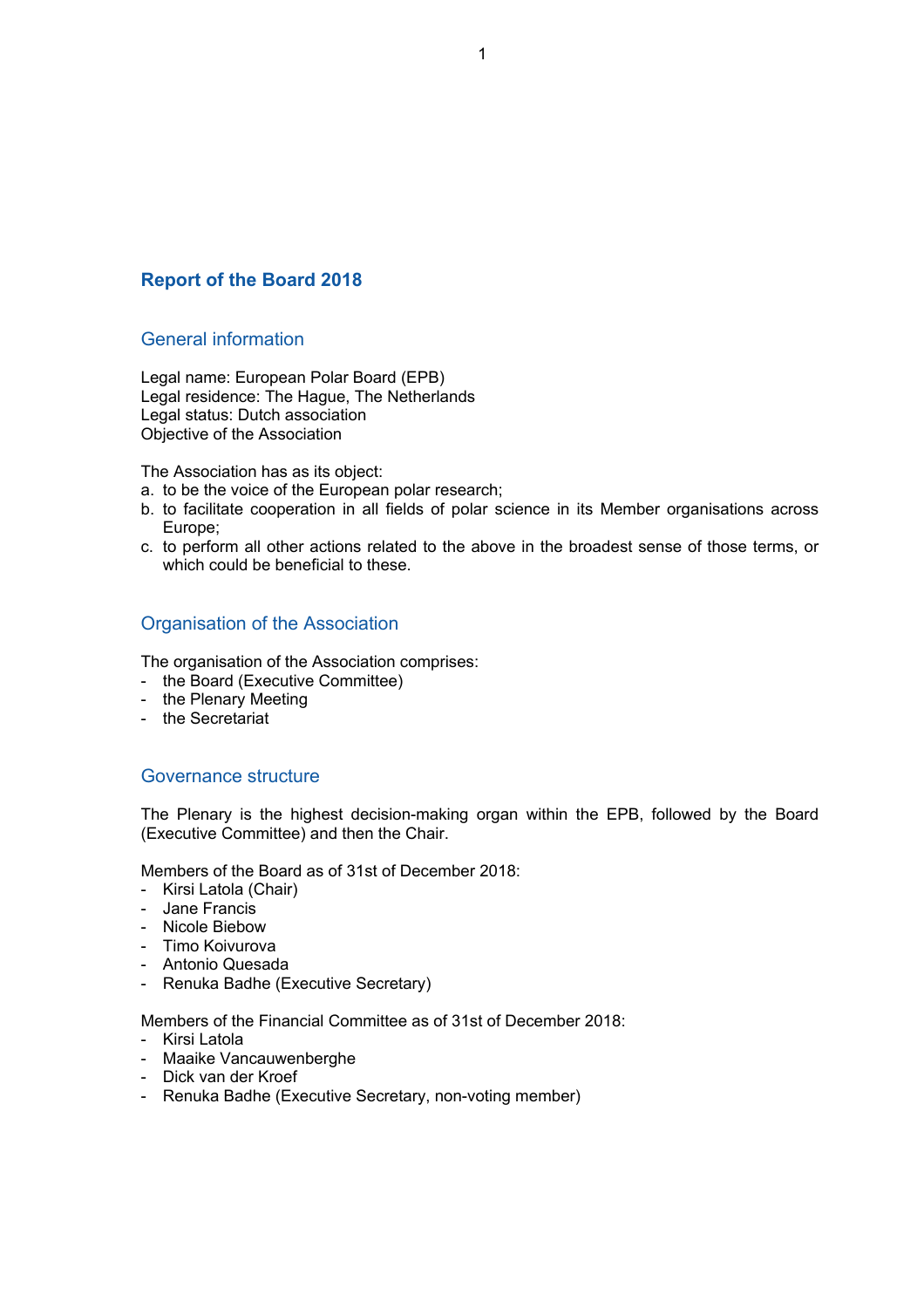### 2

- Members of the Association as of 31st of December 2018:
- Austrian Science Research Fund (FWF), Austria
- National Fund for Scientific Research (FNRS), Belgium
- 
- 
- Research Foundation Flanders (FWO), Belgium
- Belgian Science Policy Office (BELSPO), Belgium
- Bulgarian Antarctic Institute (BAI), Bulgaria
- Danish Agency for Science and Higher Education (DASHE), Denmark
- Estonian Academy of Sciences (EAS), Estonia
- Thule Institute, University of Oulu, Finland
- Arctic Centre, University of Lapland, Finland
- National Centre for Scientific Research (CNRS), France
- French Polar Institute Paul Emilie Victor (IPEV), France
- Helmholtz Association (HGF), Germany
- Icelandic Centre for Research (RANNIS), Iceland
- Italian National Research Council (CNR), Italy
- National Programme for Research in Antarctica (PNRA), Italy
- Polar.lu, Luxembourg
- Netherlands Organisation for Scientific Research (NWO), Netherlands
- The Research Council of Norway (RCN), Norway
- Institute of Marine Research, Norway
- Polish Academy of Sciences, Poland
- Foundation for Science and Technology (FCT), Portugal
- Council for Scientific Research (CSIC), Spain
- Ministry of Economy and Competitiveness (MINECO), Spain
- Arctic Research Centre at Umeå University (ARCUM), Sweden
- Swedish Polar Research Secretariat (SPRS), Sweden
- Swedish Research Council (VR), Sweden
- Swiss National Science Foundation (SNF), Switzerland
- Natural Environment Research Council (NERC), UK

Secretariat:

- Renuka Badhe (Executive Secretary)
- Joseph Nolan (Policy Officer)
- Debbie Liauw (Administrative Assistant)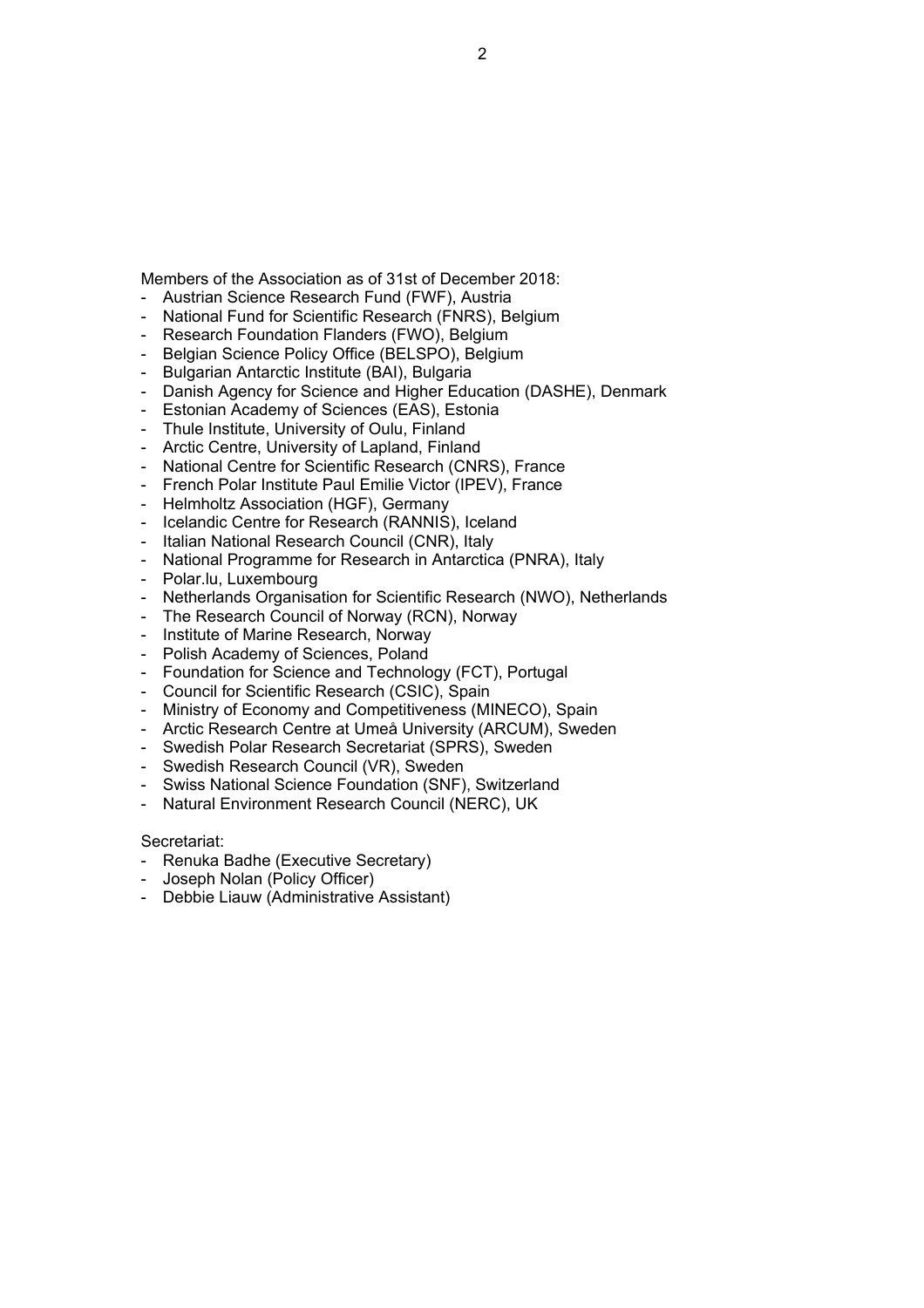### Summary statement of income and expenditure per reporting date with budget 2018

| 2018                                                   |         | <b>Budget</b><br>2018 |
|--------------------------------------------------------|---------|-----------------------|
| €                                                      |         | €                     |
| <b>Income</b>                                          |         |                       |
| Member contributions                                   | 170,852 | 171,000               |
| NWO contribution                                       | 50,000  | 50,000                |
| Total income                                           | 220,782 | 221,000               |
| <b>Expenditure</b>                                     |         |                       |
| <b>EPB Committee Meetings</b>                          | 20,605  | 25,000                |
| Direct Activity in Support of Polar Research Community | 18,878  | 82,000                |
| <b>Communication &amp; Outreach</b>                    | 25,468  | 35,000                |
| Operational costs                                      | 145,221 | 105,000               |
| C3 Employment costs for Policy Officer                 |         | 45,734                |
| Total expenditure                                      | 210,172 | 292,734               |
| Balance income and expenditure                         | 10,610  | $-71,734$             |

### Activities and financial perspective

For the period 2018, the EPB had a budgeted balance of income and expenditure of - € 71,734 and realised a balance of income and expenditure of € 10,610.

For the period 2018, the EPB had a budgeted expenditure of € 292,734, and realised a total of € 210,172. The total expenditure is now growing as compared to previous years, as the EPB's activities continue to grow following the finalization of Dutch legal entity and ANBI process in 2017. The actual spend in some budget lines for 2018 was lower than expected, due to the lower costs than anticipated for activities such as the EPB Strategy and Implementation Plan Retreat, and the minimal maintenance requirements for the online Infrastructure/GIS system on the EPB website.

Several unrealized direct science activities are carried forward to the budget of 2019 as the activities continue in the next calendar year.

### **Taxes**

As of 2017 the Tax Administration designated European Polar Board as an institution for General Benefit (Algemeen Nut Beogende Instelling or ANBI). Donations to the Foundation can therefore be deducted from income tax, as well as from company and inheritance tax.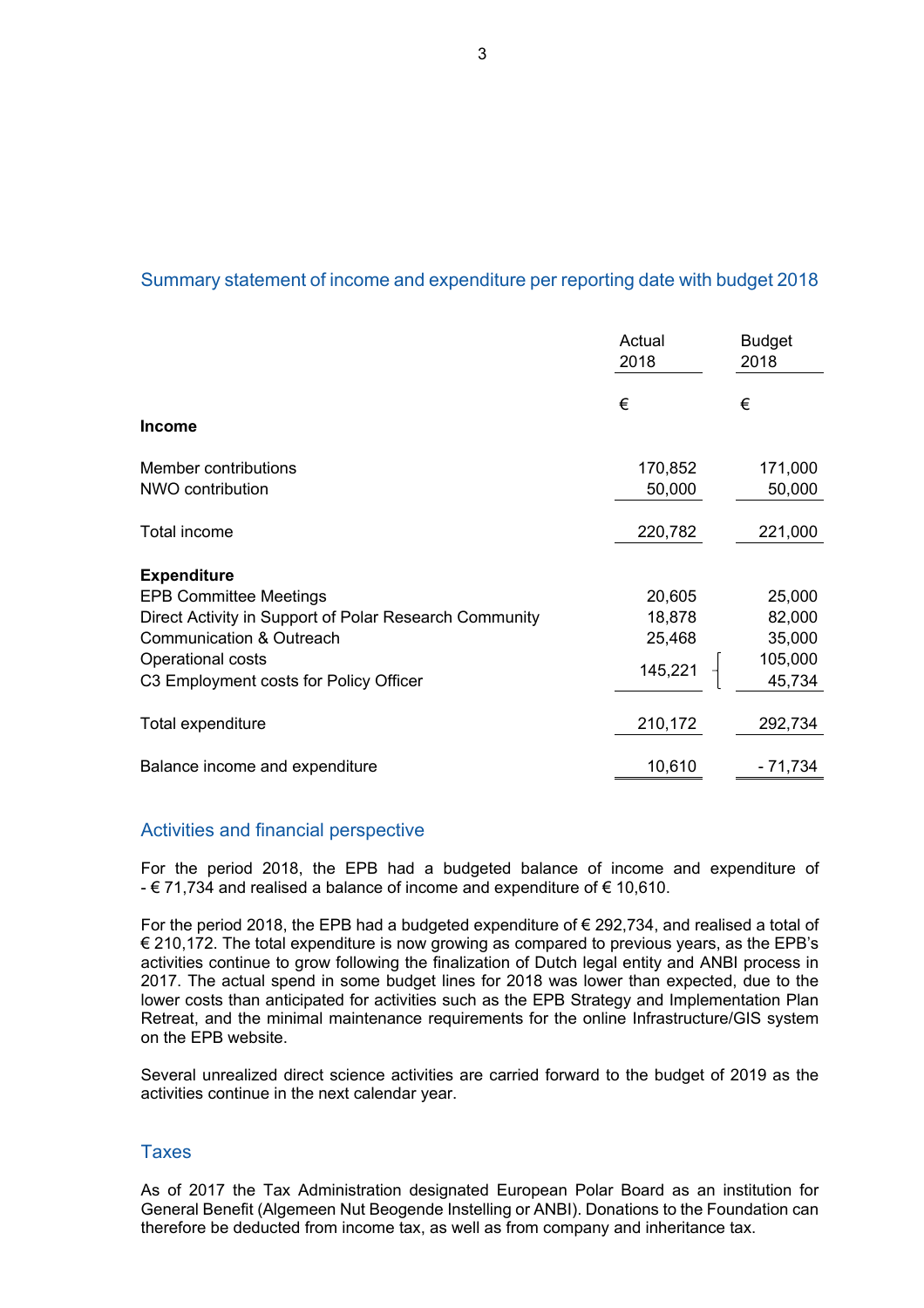### Report of activities (summary)

In April 2018, the EPB received notification from NWO of their decision to extend their offer to host the Secretariat in The Hague for a second period of 5 years, starting on 1<sup>st</sup> January 2020 and ending 31st December 2024. The offered conditions of the hosting agreement remain the same as the first 5-year period, subject to practical and required operational adjustments based on mutual agreement between the EPB and NWO.

The EPB's Spring 2018 Plenary Meeting was held in Davos, Switzerland on 15<sup>th</sup> June, parallel to the POLAR2018 conference.

The EPB's 2017 Statement of Expenditure was reviewed and approved during the Spring 2018 Plenary Meeting. The EPB's budgets for 2018 and 2019 were reviewed and approved at the Spring 2018 Plenary Meeting.

VR, having notified the EPB of their wish to withdraw, and following the Articles of Association of the EPB, was relieved of its membership at the Spring 2018 Plenary Meeting, effective from 1<sup>st</sup> January 2019. All due Member contributions were received in full from VR in 2018.

ARCUM was accepted as a new Member of the EPB during the Spring 2018 Plenary Meeting.

The EPB's Autumn 2018 Plenary Meeting was held in Madrid, Spain, hosted by the Autonomous University of Madrid (20-22 November 2018).

The EPB held a retreat for its Members to develop the implementation plan for its Strategy 2017-2022, alongside the Autumn 2018 Plenary Meeting.

The EPB was involved in many external relations and communication activities to build international partnerships throughout 2018.

Throughout 2018, the EPB continued to be active in the EU-PolarNet project.

Policy regarding funds and reserves for continuity

The EPB has a policy regarding holding a reserve for continuity which amounts to one year of operational costs. Plenary decided in the Spring 2016 Plenary Meeting that € 100,000 is the current appropriate level of this reserve, and this has been maintained at that level in 2018. Any results are first added to this reserve if needed, or added to a general reserve.

### Treasury policy

All funds are held in a Dutch bank account. This to make certain the EPB can use its liquidity at all times. This reflects the low risk profile of treasury by the EPB.

Communication with external stakeholders policy

The EPB communicates with external stakeholders in a variety of ways. The EPB communicates with other organisations and partners directly through attendance and representation at a variety of relevant European and international meetings, using presentations, workshops and individual face to face contact.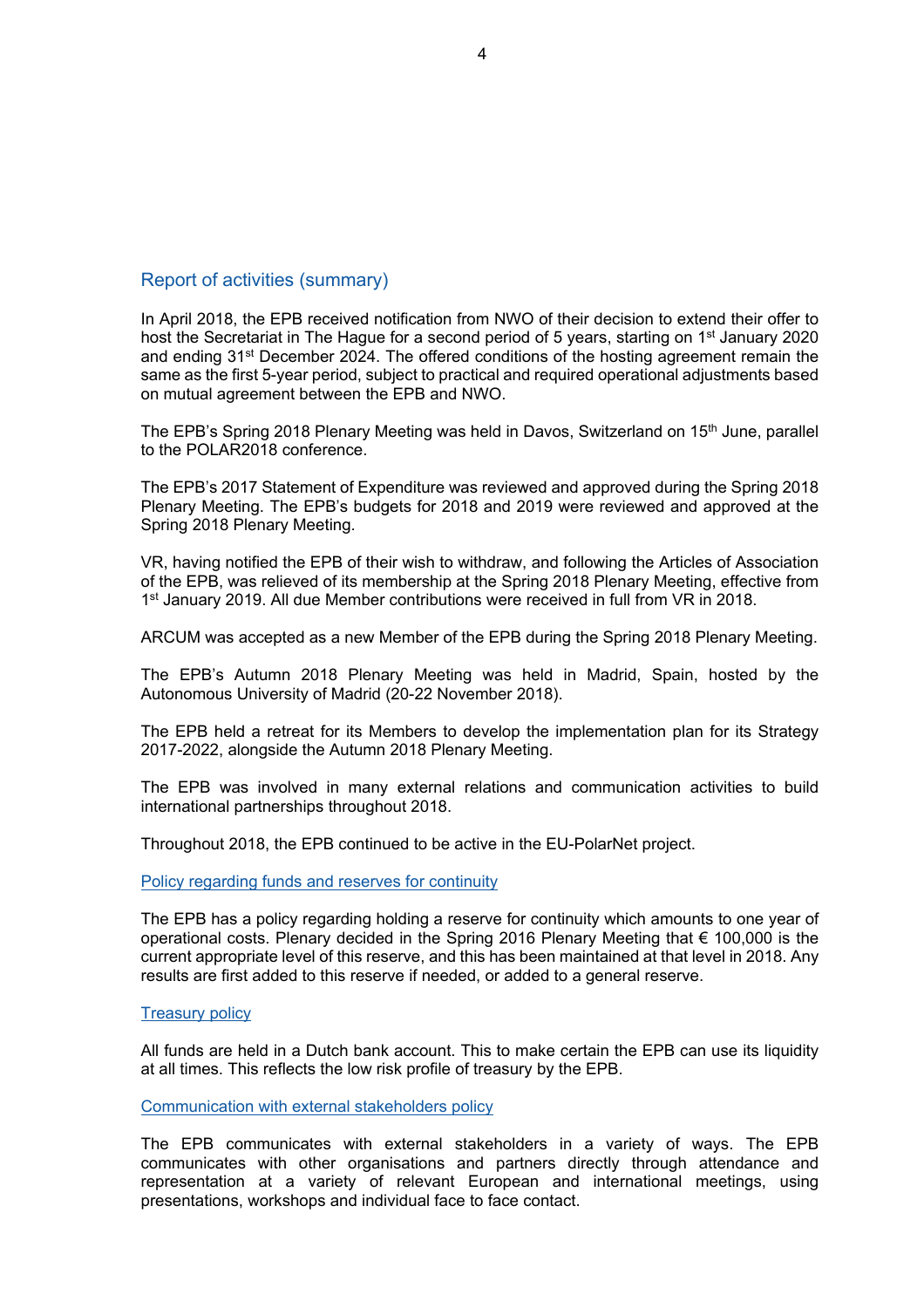Additionally, the EPB utilises a variety of online communication methods, including webinars, a website, an email newsletter, active Twitter and YouTube accounts and emails directly to individuals within partner organisations.

### Members of Board, financial committee and Governance

### Tasks and responsibility of Board members

The Board is charged with the management of the Association. Its duties include the adoption of a current policy plan that provides insight into the work to be carried out by the Association in the pursuit of its object, the manner in which income is to be acquired, the management of the capital of the Association and the deployment thereof. The Board shall ensure that the administration expenses of the Association shall be in reasonable proportion to the expenditure for the purposes of its object.

The Board is not authorised to resolve to enter into agreements for the purchase, alienation or encumbrance of registered properties or agreements in which the Association commits itself as guarantor or a joint and several debtor, stands surety for a third party or commits to provide security for a third party's debt.

### Remuneration policy

Members of the Board shall receive no remuneration, either directly or indirectly, for the work they perform for the Association in that capacity. Members of the Board will receive a reasonable, non-excessive compensation for direct costs incurred for the benefit of the Association.

The Executive Secretary is a member of the Board (Executive Committee) and is head of the EPB Secretariat. The Executive Secretary receives a salary for their work as head of the EPB Secretariat.

### Composition, appointment and resolution of members of Executive Committee

| <b>Name</b>     | <b>Role</b>                    | Date appointment | Term            |
|-----------------|--------------------------------|------------------|-----------------|
| Kirsi Latola    | <b>EPB Chair</b>               | November 2017    | 1st             |
| Renuka Badhe    | <b>EPB Executive Secretary</b> | January 2015     | N/A             |
| Nicole Biebow   | <b>EPB ExCom Member</b>        | November 2017    | 1st             |
| Jane Francis    | <b>EPB ExCom Member</b>        | December 2014    | 2 <sub>nd</sub> |
| Antonio Quesada | <b>EPB ExCom Member</b>        | March 2017       | 1st             |
| Timo Koivurova  | <b>EPB ExCom Member</b>        | March 2017       | 1st             |

Before January 1<sup>st</sup> 2015 the EPB was part of the European Science Foundation. The EPB formed a non-governmental body under the auspices of the European Science Foundation. The EPB Board was composed of several Executive Committee Members. Terms of current Executive Committee Members include this previous period as well.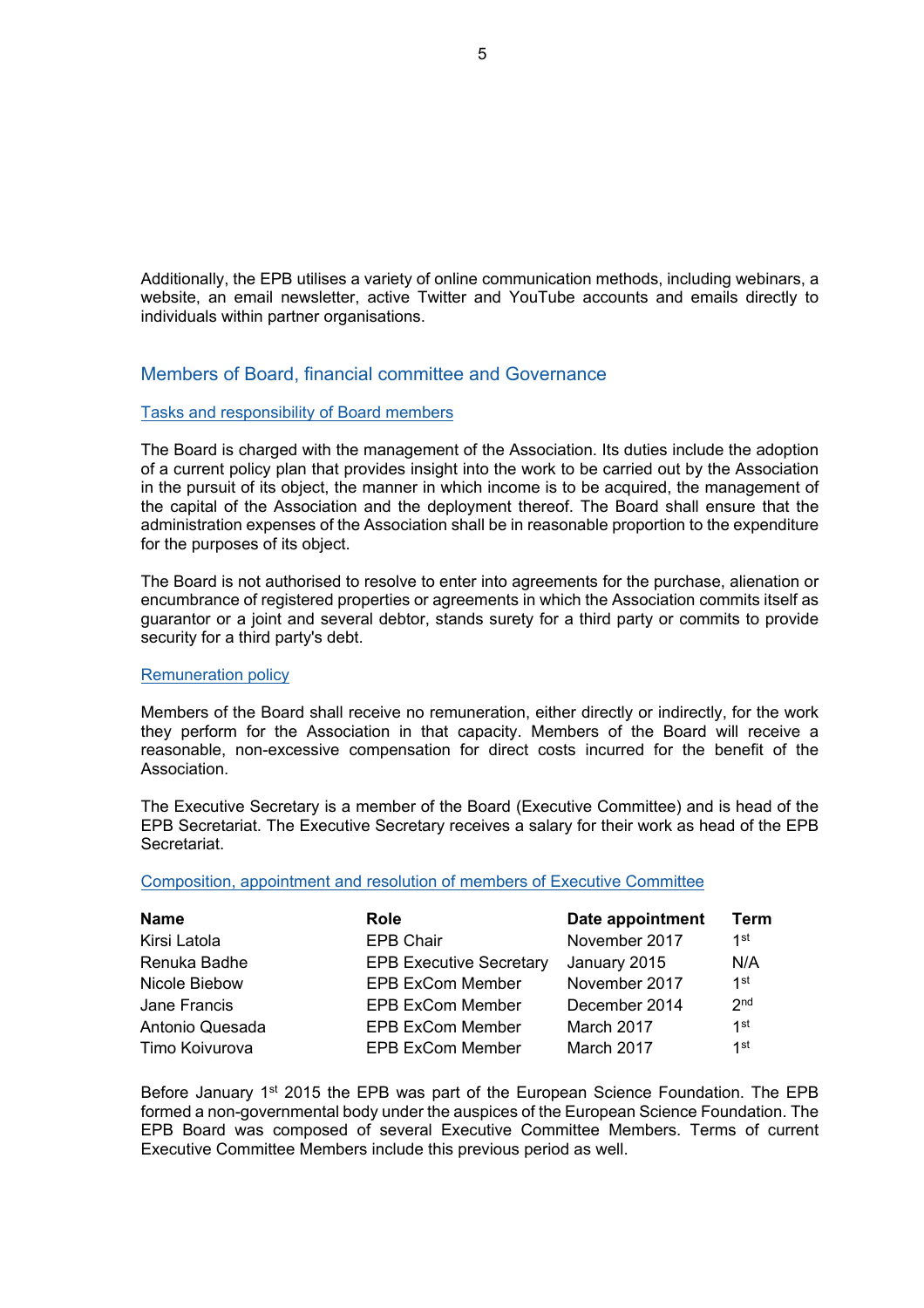### Overview of current other positions of members of Executive Committee

| <b>Name</b>     | Organisation                         | <b>Position</b>             |
|-----------------|--------------------------------------|-----------------------------|
| Kirsi Latola    | Thule Institute, University of Oulu  | <b>Research Coordinator</b> |
| Renuka Badhe    | European Polar Board                 | <b>Executive Secretary</b>  |
| Nicole Biebow   | Alfred Wegener Institute             | Head, International         |
|                 |                                      | <b>Cooperation Unit</b>     |
| Jane Francis    | <b>British Antarctic Survey</b>      | <b>Director</b>             |
| Antonio Quesada | Universidad Autónoma de Madrid       | Professor                   |
| Timo Koivurova  | Arctic Centre, University of Lapland | <b>Director</b>             |

### **Future**

A strategic plan for 2017-2022 was adopted by the Plenary in the Spring Plenary 2017.

### Preview 2019

The Spring 2019 Plenary Meeting will be held in Lisbon, Portugal on 27<sup>th</sup>-28<sup>th</sup> March.

The Autumn 2019 Plenary Meeting will be held in Brest, France on 22<sup>nd</sup>-23<sup>rd</sup> October.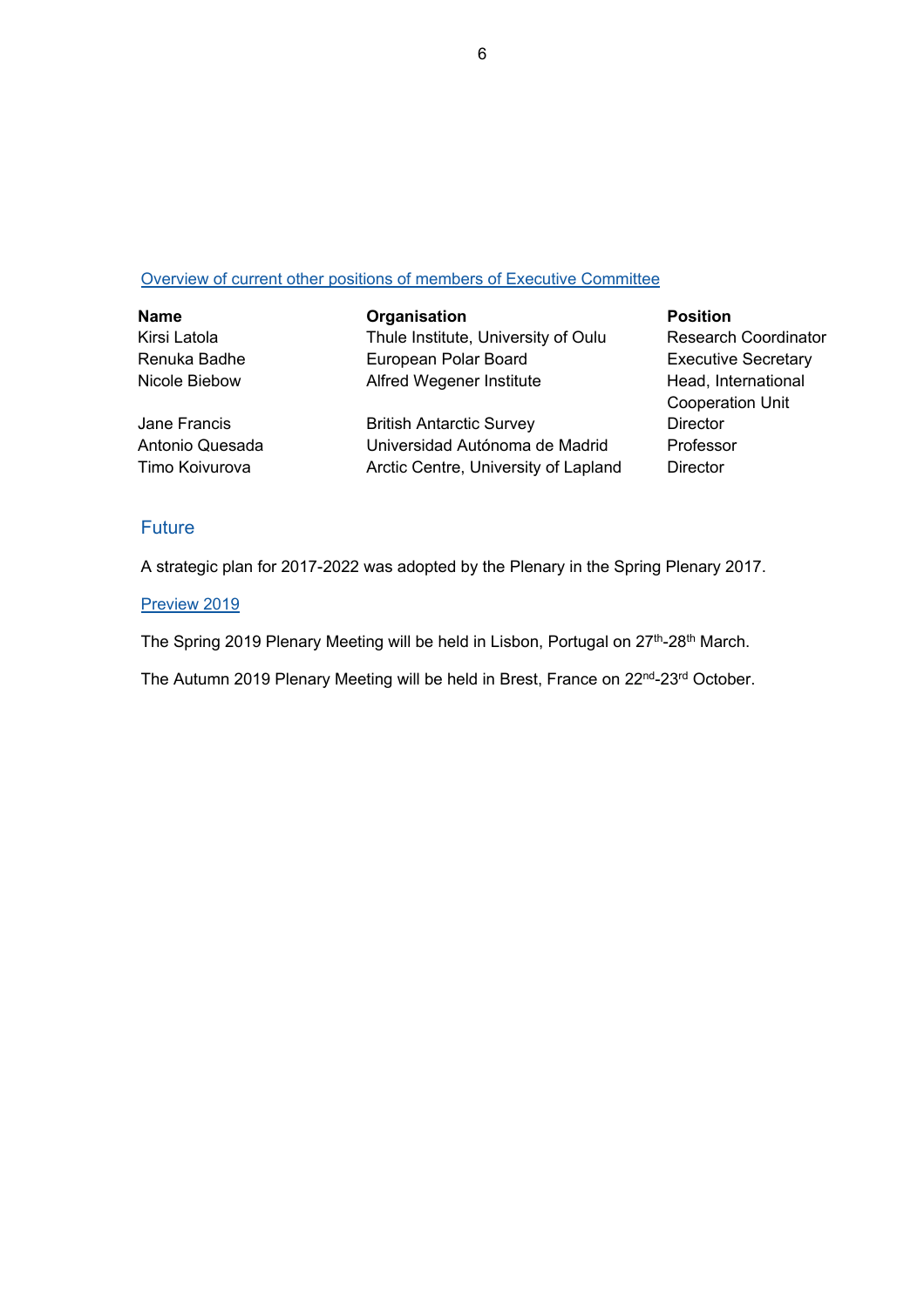### Budget 2019

Budget fiscal year 2019 per budget item (approved at Autumn 2018 Plenary Meeting)

| Items                                                  | 2019         |
|--------------------------------------------------------|--------------|
|                                                        | €            |
| <b>Budgeted income</b>                                 |              |
| Member contributions                                   | 171,000      |
| NWO contribution                                       | 50,000       |
| Total income                                           | 221,000      |
| <b>Budgeted expenditure</b>                            |              |
| <b>EPB Committee Meetings</b>                          | 20,000       |
| Direct Activity in Support of Polar Research Community | 58,000       |
| <b>Communication &amp; Outreach</b>                    | 33,000       |
| Operational costs                                      | 105,000      |
| C1: EPB contribution to EU-PolarNet                    | 14,000       |
| C2: Employment costs for Policy Officer                | 65,000       |
| Total expenditure                                      | 295,000      |
| Balance income and expenditure                         | $-/- 74,000$ |

The negative balance of income and expenditure 2019 will be financed from the general reserve, which was created in the previous years. The general reserve is at 31th December 2018 € 196,449.

### Risk

The EPB has a strong position in Europe. The EPB is solely addressing the voice and facilitator of European polar research. Entry to this is subjected by the need of vast network of participants involved. Members of the EPB need relevancy from their memberships and have committed themselves to a 5-year program 2017-2022.

As an organisation which interacts as a communication channel and facilitator for Members and polar research in general compliance and reputation risks are at hand. Entering into agreements and/or connections with other parties in this high political environment could damage the reputation of the EPB. The EPB is very cautious in entering into a relationship with any organisation, such as a new Member, possible collaboration or connection. Decisions on this are made by Plenary and/or Executive Committee.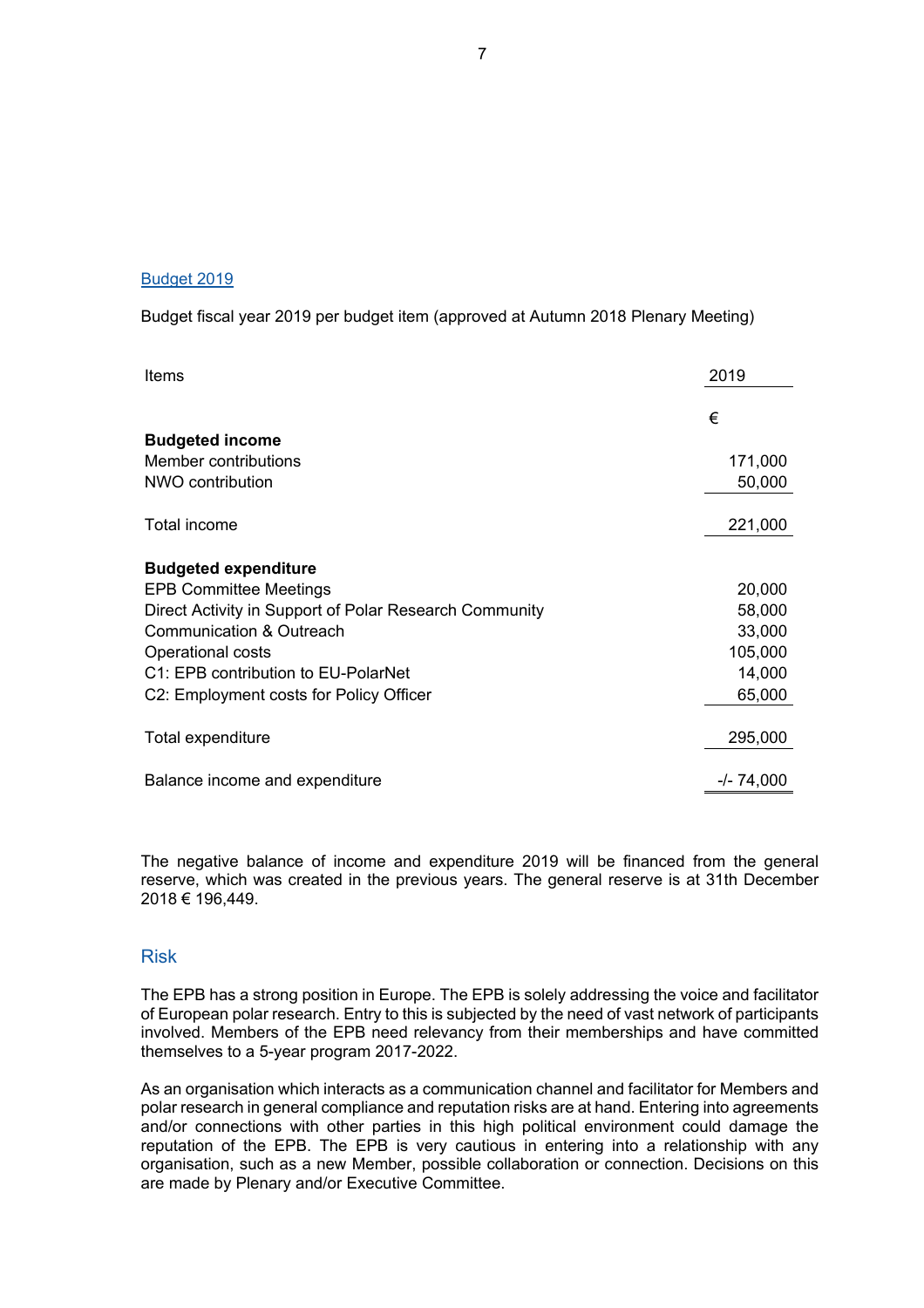The EPB is exposed to financial risks by not receiving the membership fee in time or at all. Members are expected to pay every year during the first quarter of that year, but due to several reasons not every Member is able to cope with this. This risk is minimised by personal contact by the Executive Secretary with the applicable Member, contact with other Executive Committee Members and reporting on the status of payments during Plenary meetings.

Operational risks are realistic, because of the challenges of a small organisation, relatively young, and a high dependency on human interaction. In 2016 a Junior Policy Officer was added to the team of the EPB and in 2017 bookkeeping and payment process has been partly outsourced.

The EPB has a continuity reserve of  $\epsilon$  100,000 to cope with unexpected losses.

Risk profile of the EPB is acceptable and risks were adequately controlled during 2018.

In the coming next years the EPB is expected to further develop as an organisation as it continues work to fulfil its Strategy.

The Hague, 16 July 2019

Antonio Quesada Vito Vitale Renuka Badhe

*Nicole Biebou* 

Chair **Member** Member Member Member

Kirsi Latola **Nicole Biebow** Micole Biebow Halldór Jóhansson

Badh

Member Member **Member Member** Executive Secretary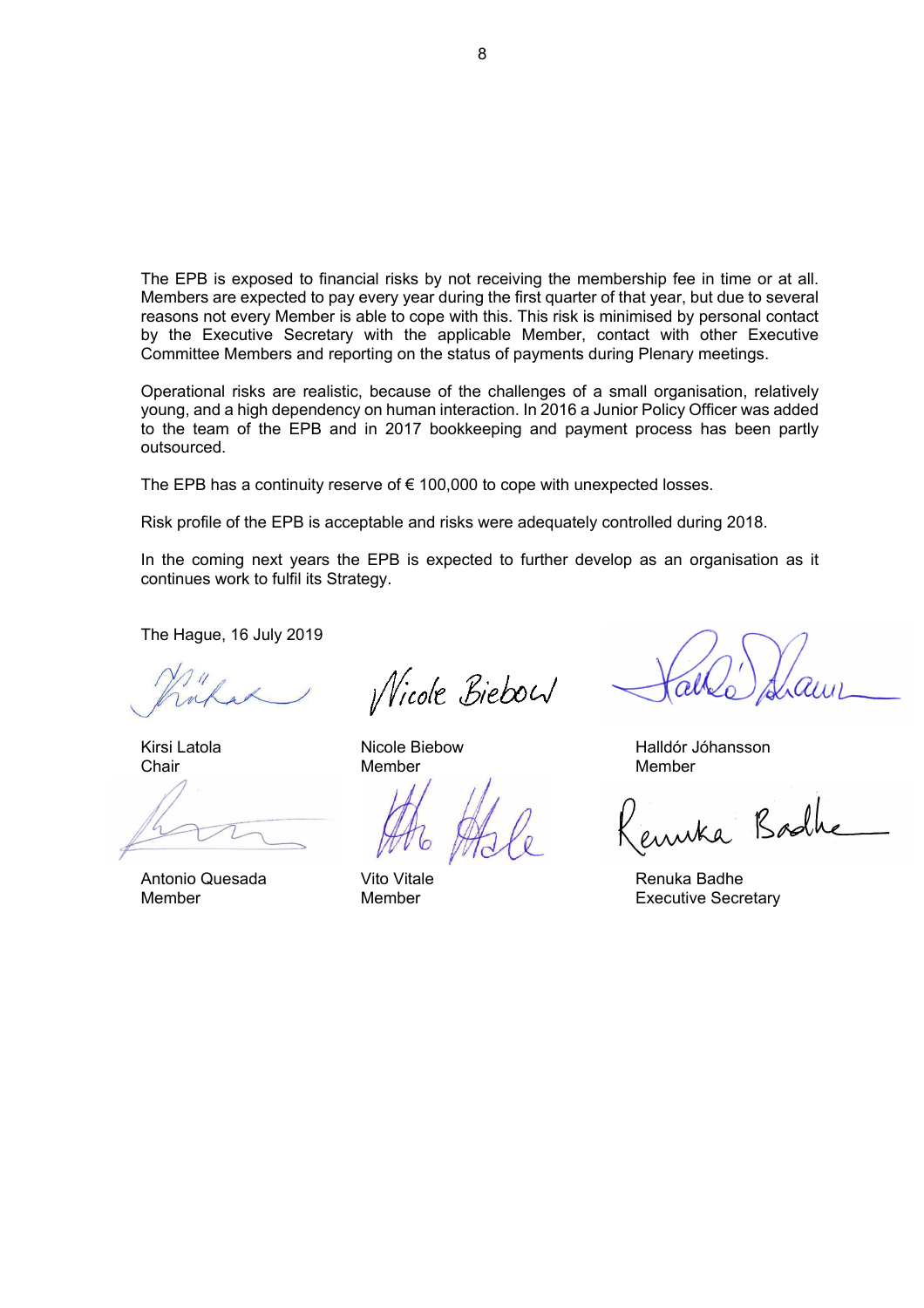### **A. Balance sheet as at 31 December 2018**

(after appropriation of the balance of income and expenditure)

| Ref.     |                                                                                               | 31-12-2018                   | 31-12-2017                   |
|----------|-----------------------------------------------------------------------------------------------|------------------------------|------------------------------|
|          |                                                                                               | €                            | €                            |
|          | <b>ASSETS</b>                                                                                 |                              |                              |
| 1.<br>2. | <b>Current assets</b><br>- Receivables<br>- Cash and cash equivalents<br>Total current assets | 93.250<br>282.748<br>375.998 | 75.000<br>280.839<br>355.839 |
|          | <b>Total assets</b>                                                                           | 375.998                      | 355.839                      |
|          | <b>LIABILITIES</b>                                                                            |                              |                              |
| 3.       | Reserves<br>- Continuity reserve<br>- General reserve                                         | 100.000<br>196.449           | 100.000<br>185.839           |
|          | <b>Total reserves</b>                                                                         | 296.449                      | 285.839                      |
| 4.       | Debts<br>- Short term debts                                                                   | 79.549                       | 70.000                       |
|          | <b>Total liabilities</b>                                                                      | 375.998                      | 355.839                      |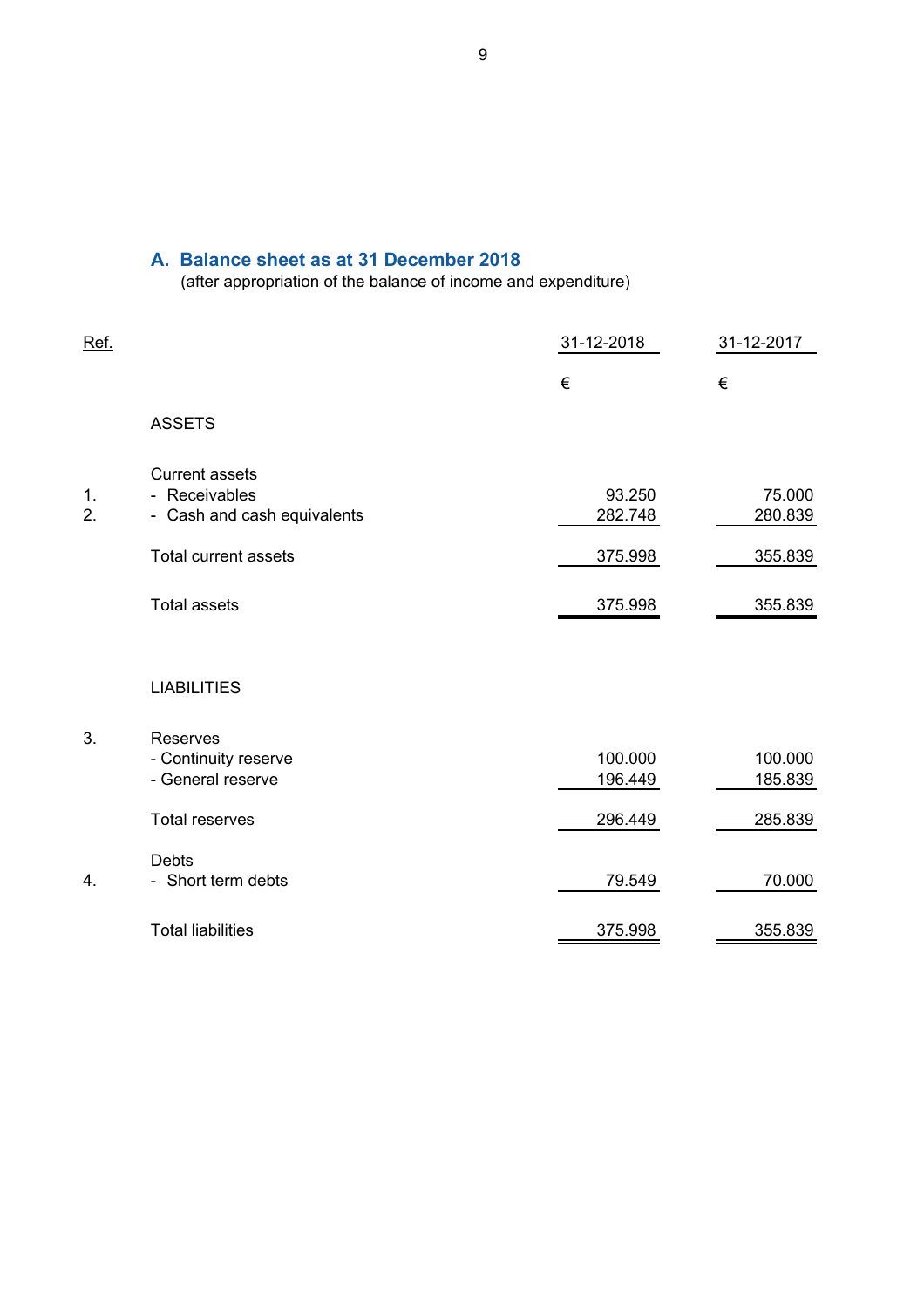# **B. Statement of income and expenditure**

| <u>Ref.</u>    |                                                                                                            | Actual<br>2018             | <b>Budget</b><br>2018      | Actual<br>2017             |
|----------------|------------------------------------------------------------------------------------------------------------|----------------------------|----------------------------|----------------------------|
|                |                                                                                                            | €                          | €                          | €                          |
|                | <b>INCOME</b>                                                                                              |                            |                            |                            |
| 5.<br>6.       | Income from membership fees<br>Income from hosting party                                                   | 170.782<br>50.000          | 171.000<br>50.000          | 167.750<br>50.000          |
|                | Total income                                                                                               | 220.782                    | 221.000                    | 217.750                    |
|                | <b>EXPENDITURE</b>                                                                                         |                            |                            |                            |
| 7.<br>8.<br>9. | Spent on objectives<br>- EPB Committee Meetings<br>- Direct Science Activity<br>- Communication & Outreach | 20.605<br>18.878<br>25.468 | 25.000<br>82.000<br>35.000 | 19.596<br>21.656<br>13.358 |
|                | Total spent on objectives                                                                                  | 64.951                     | 142.000                    | 54.610                     |
| 10.            | Management and administration<br>- Operational costs<br>- C3 Employment costs for Policy Officer           | 145.221                    | 105.000<br>45.734          | 135.279<br>0               |
|                | Total management and administration                                                                        | 145.221                    | 150.734                    | 135.279                    |
|                | Total expenditure                                                                                          | 210.172                    | 292.734                    | 189.889                    |
|                | Balance income and expenditure                                                                             | 10.610                     | $-71.734$                  | 27.861                     |
|                | Allocation:<br>- General reserve                                                                           | 10.610                     | $-71.734$                  | 27.861                     |
|                | Total                                                                                                      | 10.610                     | $-71.734$                  | 27.861                     |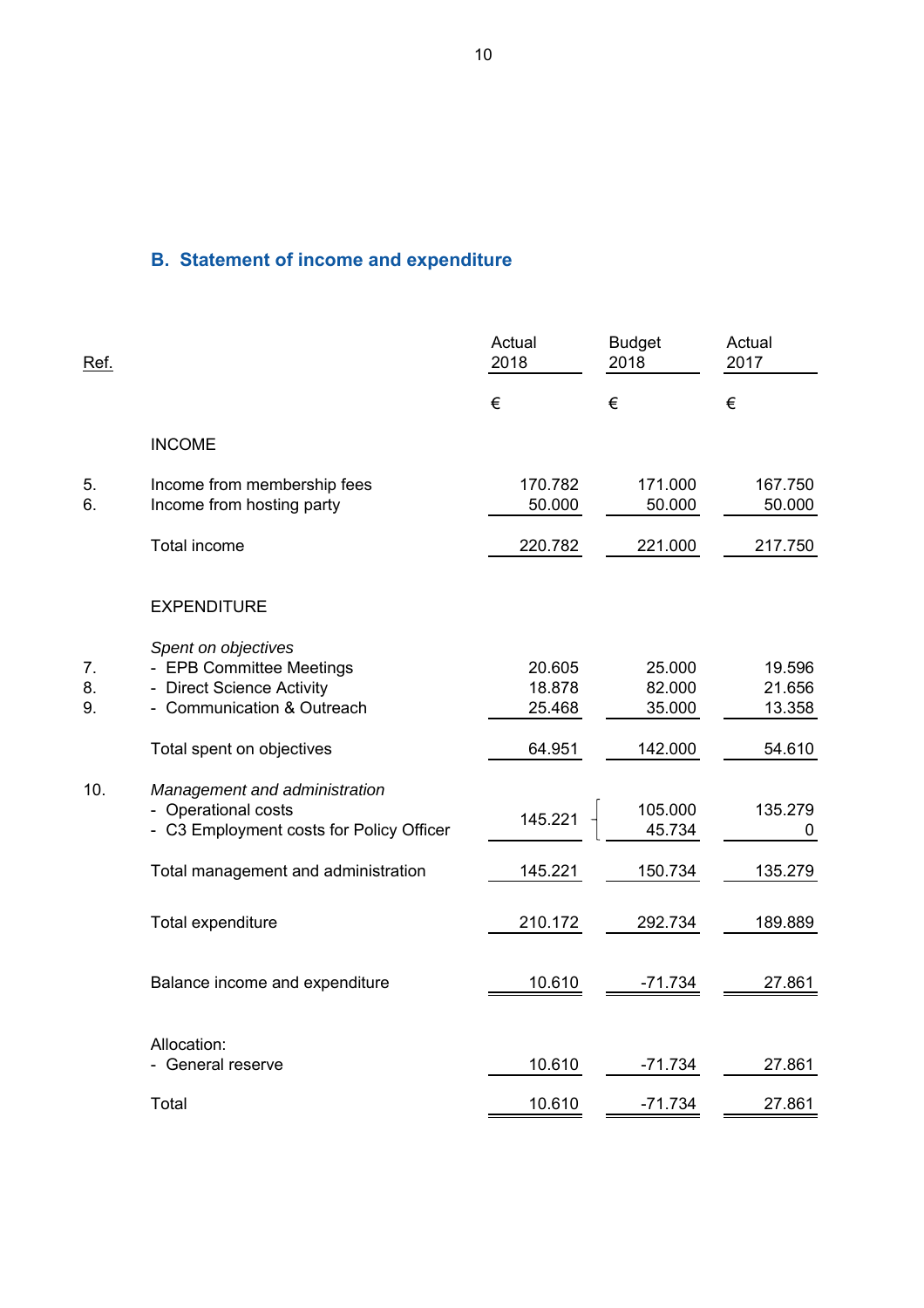### **C. Cash flow statement**

| Ref.     |                                                                                       | 2018               |                    | 2017                |                    |
|----------|---------------------------------------------------------------------------------------|--------------------|--------------------|---------------------|--------------------|
|          |                                                                                       | €                  | €                  | €                   | €                  |
|          | Cash flow from operational activities                                                 |                    |                    |                     |                    |
|          | Balance income and expenditure                                                        |                    | 10.610             |                     | 27.861             |
| 1.<br>4. | Changes in working capital<br>- Change in receivables<br>- Change in short-term debts | $-18.250$<br>9.549 |                    | $-48.250$<br>10.604 |                    |
|          | Total changes in working capital                                                      |                    | $-8.701$           |                     | $-37.646$          |
|          | Total cash flow from operational activities                                           |                    | 1.909              |                     | $-9.785$           |
| 2.       | Changes in cash and cash equivalents                                                  |                    | 1.909              |                     | $-9.785$           |
|          | Cash and cash equivalents 1 January<br>Cash and cash equivalents 31 December          |                    | 280.839<br>282.748 |                     | 290.624<br>280.839 |
|          | Changes in cash and cash equivalents                                                  |                    | 1.909              |                     | $-9.785$           |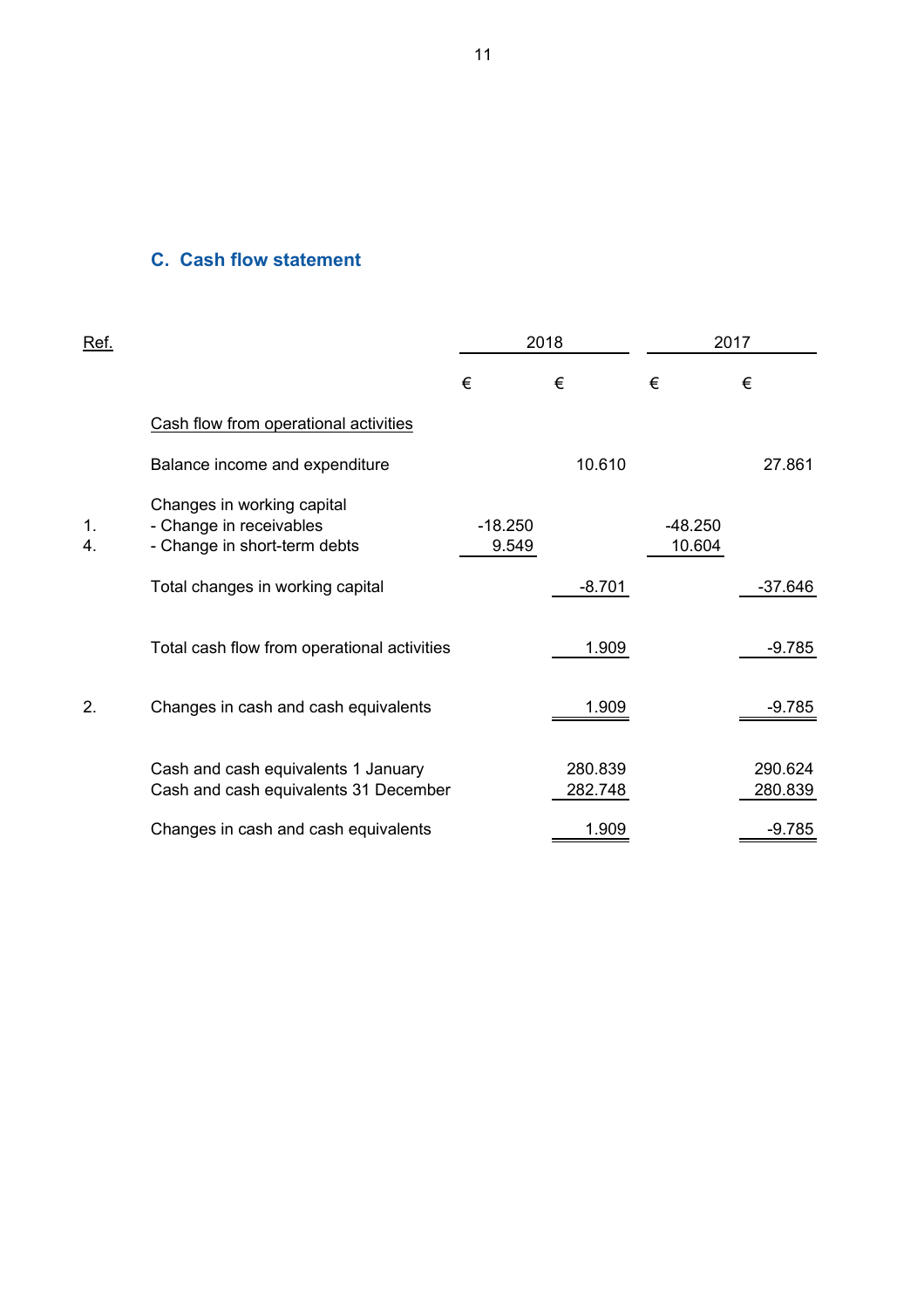### **D. Accounting policies**

The principal accounting policies applied in the preparation of these annual accounts are set out below.

### **General information**

The reporting entity, the European Polar Board, was founded on March 23, 2016. It has its registered office at Laan van Nieuw Oost-Indië 300, 2593 CE in The Hague.

The fiscal year 2018 covers the period January 1, 2018 through December 31, 2018.

The objective of the Association, under its Articles of Association (art. 3.1) reads as follows:

#### *The Association has as its object:*

- *a. to be the voice of the European polar research;*
- *b. to facilitate cooperation in all fields of polar science in its Member states across Europe;*
- *c. to perform all other actions related to the above in the broadest sense of those terms, or which could be beneficial to these.*

The Association shall endeavour to achieve this object by, inter alia (art 3.2):

- a. providing a forum for the comprehensive inclusion of all relevant partners in Europe and *the broad coverage of all scientific fields of polar research;*
- *b. promoting polar research to the European Community based on its bipolar vision;*
- *c. providing a central organizational structure supporting European polar science;*
- *d. supporting development of joint scientific programmes, in optimized use of European research infrastructures and in representation of polar issues within European research framework programmes.*

#### Going concern

The accounting policies within the financial statements are based on the assumption that the European Polar Board will be able to continue as a going concern.

### **Estimates**

In applying the accounting policies and standards for preparing financial statements, the European Polar Board is required to make estimates and judgments that might be essential for the amounts disclosed in the annual accounts. If necessary for the purposes of providing the view required under Section 362(1), Book 2 of the Netherlands Civil Code, the nature of these estimates and judgments, including the related assumptions, has been disclosed in the notes to the relevant items.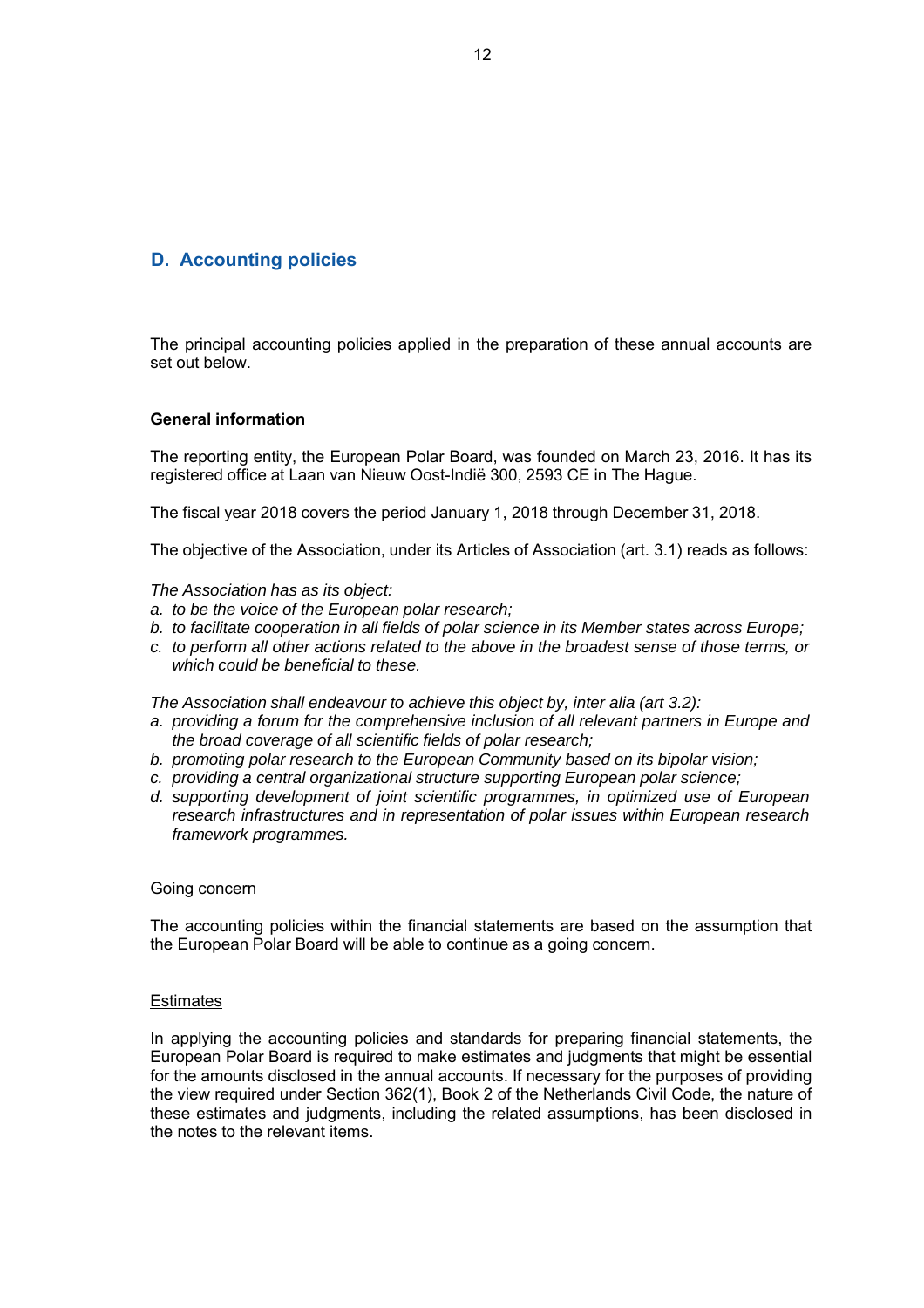### **Accounting policies for the balance sheet**

Unless otherwise indicated, assets and liabilities are entered at historical cost and are used for the objectives of the Association.

The balance sheet, income statement and cash flow statement include references to the notes.

### **Receivables**

Receivables are recognized at fair value. If payment of the receivable is postponed under an extended payment deadline, fair value is measured on the basis of discounted value of the expected revenues. If a receivable appears to be uncollectible a provision for bad debts will be created and reported in the figures.

### Cash and cash equivalents

Cash and cash equivalents include cash in hand and bank balances. Cash and cash equivalents are stated at nominal value.

### Reserves

The continuity reserve is created to ensure that the Association can meet its legal and moral obligations in case of a significant fall in income in the future.

#### **Liabilities**

Liabilities are initially recognized at fair value. Transaction costs directly attributable to the incurrence of the liabilities are included in the measurement on initial recognition. Liabilities are subsequently measured at amortized costs; this is the amount received plus or less any premium or discount and net of transaction costs.

### **Accounting policies for the income statement**

#### Income and expenditure

Income and expenditure are recognised as they are earned or incurred and are recorded in the financial statements of the period to which they relate. Losses are taken into account if they originate in the financial year and as soon as these are anticipated. Profit or loss is determined as the difference between realisable value of the services delivered and the costs and other charges for the year.

Labour costs are taken to the income statement based on the terms of employment, where they are due to employees.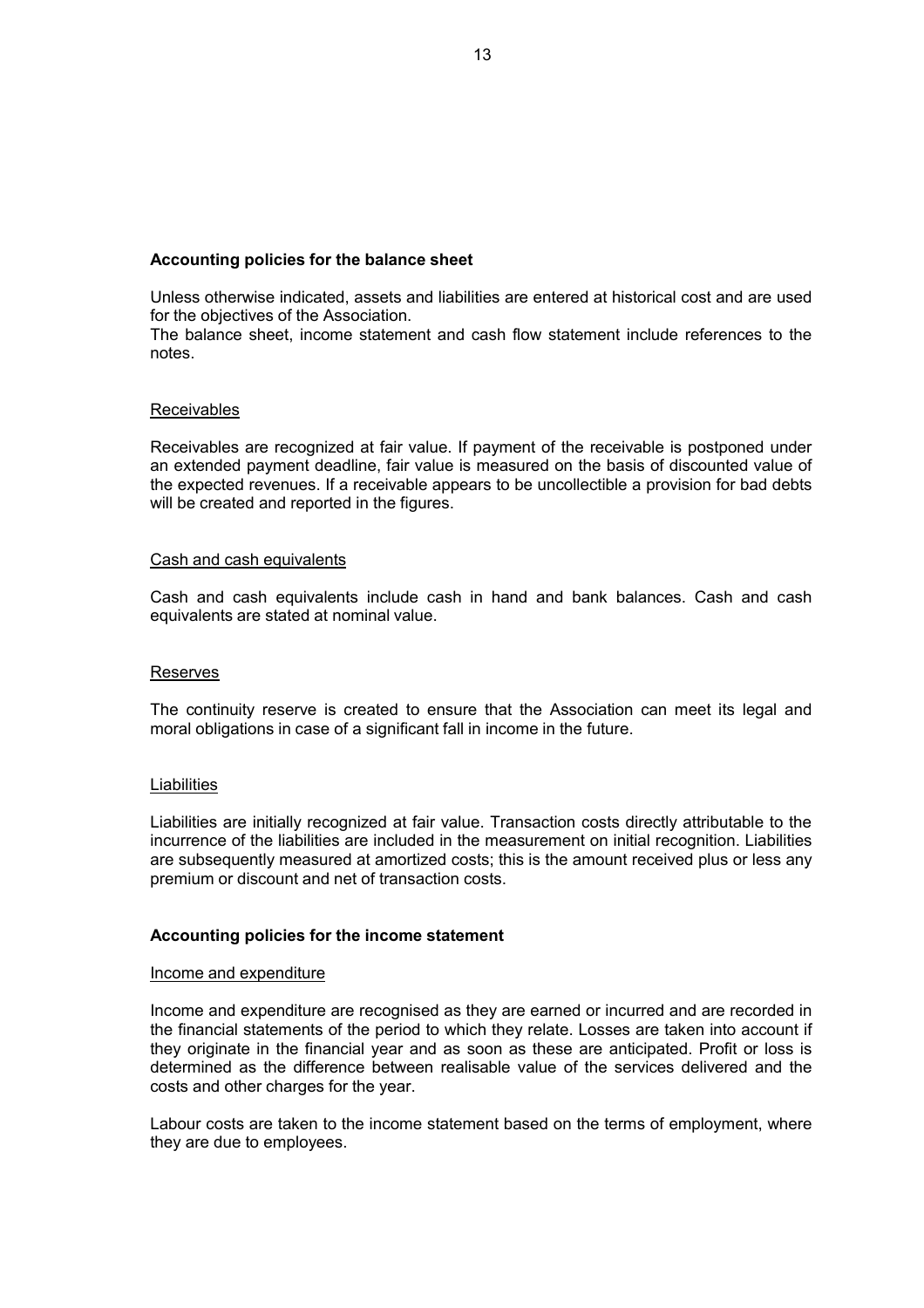### **Accounting policies for the cash flow statement**

The cash flow statement has been prepared using the indirect method. The cash items disclosed in the cash flow statement comprise cash at banks and in hand except for deposits with a maturity longer than three months. Cash flows denominated in foreign currencies have been translated at average estimated exchange rates. Exchange differences affecting cash items are shown separately in the cash flow statement. Interest paid and received, dividends received and income taxes are included in cash from operating activities. Transactions not resulting in inflow or outflow of cash, including finance leases, are not recognised in the cash flow statement.

### **Accounting policies for transactions in foreign currency**

### Functional currency

Items included in the financial statements are valued with due regard for the currency in the economic environment in which the Association carries out most of its activities (the functional currency). The financial statements are denominated in euros; this is both the functional currency and presentation currency of the Association.

### **Transactions**

Transactions in foreign currencies are stated in the financial statements at the exchange rate of the functional currency on the transaction date.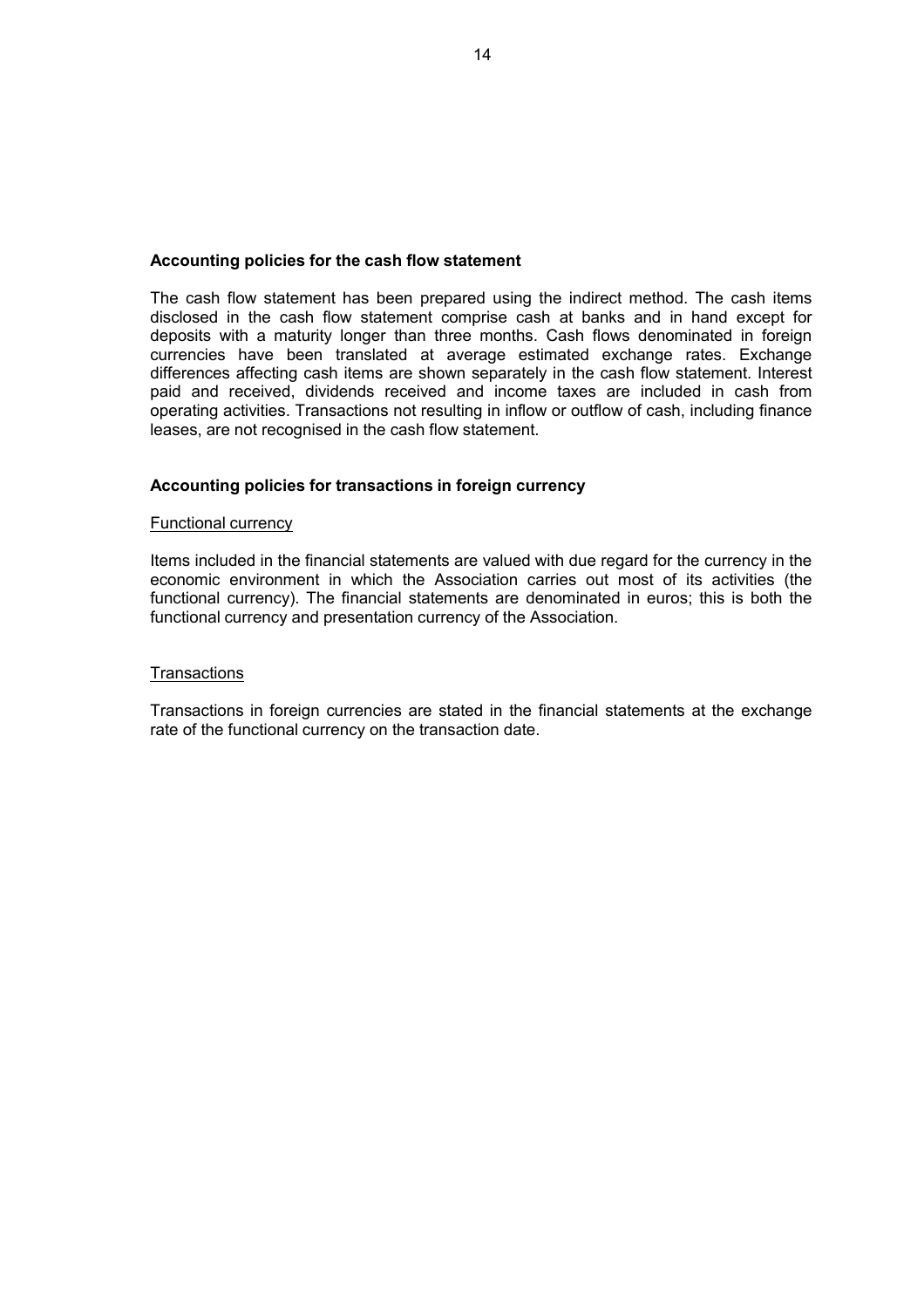### **E. Notes to the balance sheet**

 $1.$ 

|    |                                        | 31-12-2018           | 31-12-2017  |
|----|----------------------------------------|----------------------|-------------|
|    |                                        | €                    | €           |
| 1. | Receivables                            |                      |             |
|    | Amounts receivable                     | 93.250               | 75.000      |
|    | <b>Total receivables</b>               | 93.250               | 75.000      |
|    | - Amounts receivable                   |                      |             |
|    | <b>NWO</b>                             | 40.000 *             | 50.000      |
|    | <b>CNR</b><br><b>CNRS</b>              | 40.000 *<br>10.000 * | 20.000<br>0 |
|    | Instituto Geologico y Mirero de Espana | 3.250                | 0           |
|    | <b>Iceland Rannis</b>                  | 0                    | 5.000       |
|    | Total amounts receivable               | 93.250               | 75.000      |
|    | Received in 2019.                      |                      |             |
| 2. | Cash and cash equivalents              |                      |             |
|    | <b>ABN AMRO - Bank Account</b>         | 182.748              | 180.839     |
|    | <b>ABN AMRO - Bank Account Deposit</b> | 100.000              | 100.000     |
|    | Total cash and cash equivalents        | 282.748              | 280.839     |
|    |                                        |                      |             |

The cash and cash equivalents can be withdrawn upon demand.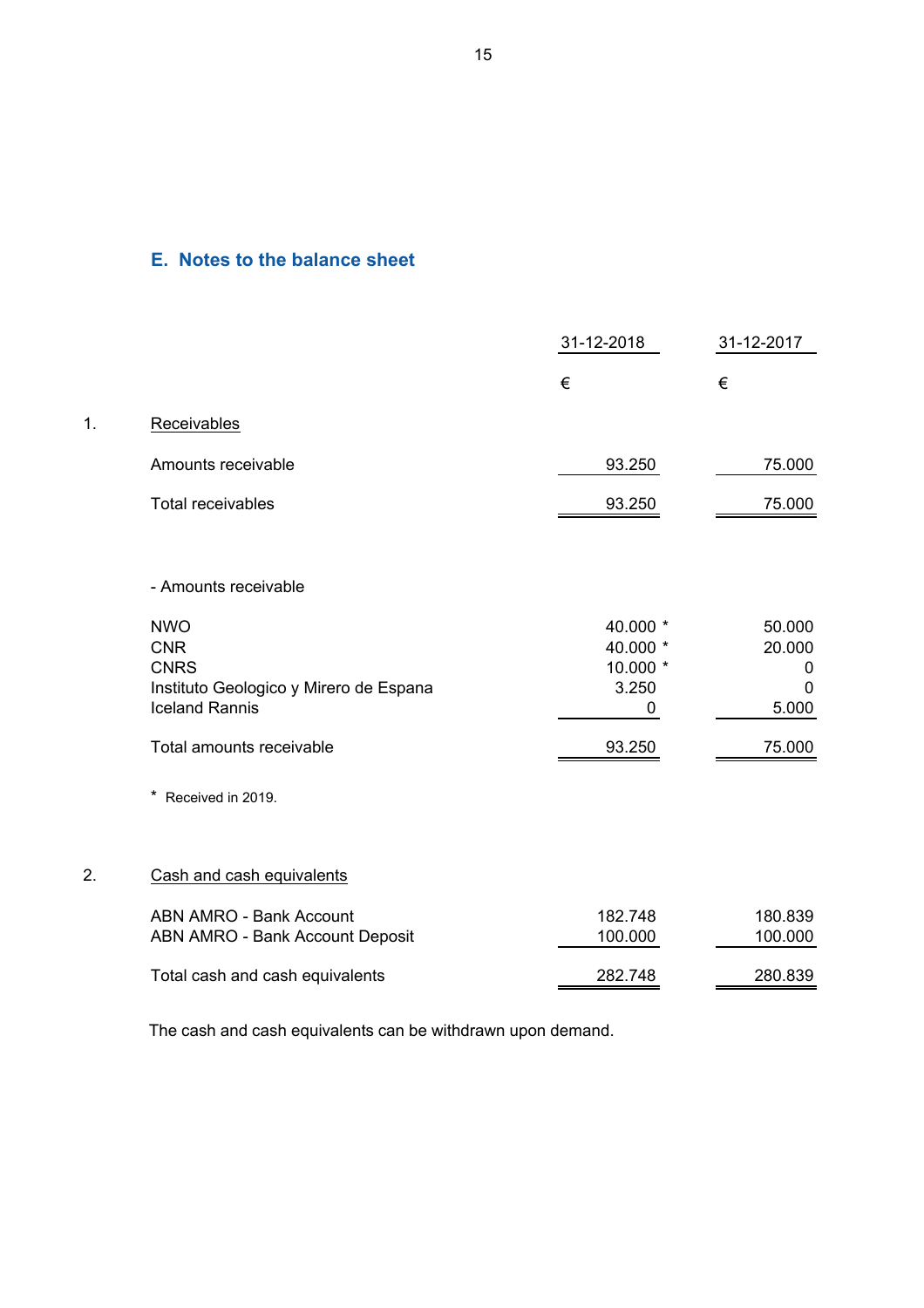|    |                                                                                        | 31-12-2018           | 31-12-2017                  |
|----|----------------------------------------------------------------------------------------|----------------------|-----------------------------|
|    |                                                                                        | €                    | €                           |
| 3. | Reserves                                                                               |                      |                             |
|    | - Continuity reserve                                                                   |                      |                             |
|    | Balance at 1 January 2018                                                              | 100.000              | 100.000                     |
|    | Balance at 31 December 2018                                                            | 100.000              | 100.000                     |
|    | - General reserve                                                                      |                      |                             |
|    | Balance at 1 January 2018<br>Allocation balance income and expenditure                 | 185.839<br>10.610    | 157.978<br>27.861           |
|    | Balance at 31 December 2018                                                            | 196.449              | 185.839                     |
| 4. | Short term debts                                                                       |                      |                             |
|    | Staff and travel costs<br><b>Publication costs</b><br>Contribution received in advance | 66.220<br>7.568<br>0 | 66.750<br>$\Omega$<br>3.250 |
|    | Other short term debts                                                                 | 5.761                | $\mathbf 0$                 |
|    | Short term debts                                                                       | 79.549               | 70.000                      |
|    |                                                                                        |                      |                             |

\* The short term debts are paid in 2019.

 $3.$ 

All short term debts have a maturity shorter than one year.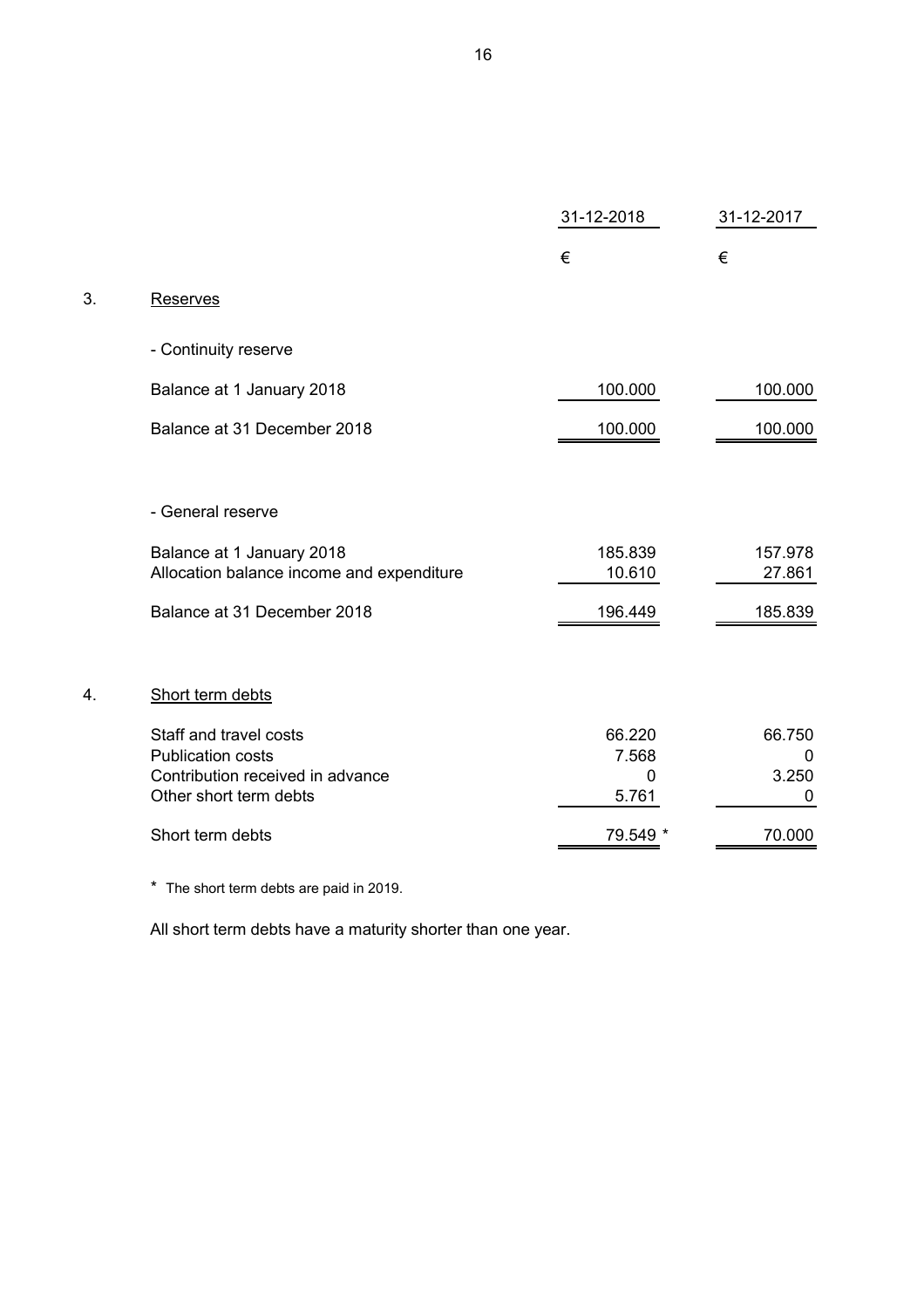### OFF-BALANCE SHEET COMMITMENTS AND CONTINGENCIES

With the 'Nederlandse Organisatie voor Wetenschappelijk Onderzoek' (NWO) a hosting agreement until 2020 has been agreed upon as decided by Plenary Meeting in Autumn 2014. NWO will facilitate housing, office, IT, finance, administration and staffing services.

In April 2018, the EPB received notification from NWO of their decision to extend their offer to host the Secretariat in The Hague for a second period of 5 years, starting on 1st January 2020 and ending 31st December 2024. The offered conditions of the hosting agreement remain the same as the first 5-year period, subject to practical and required operational adjustments based on mutual agreement between the EPB and NWO.

### POST BALANCE SHEET EVENTS

There have been no significant events post balance date which would materially affect the annual accounts.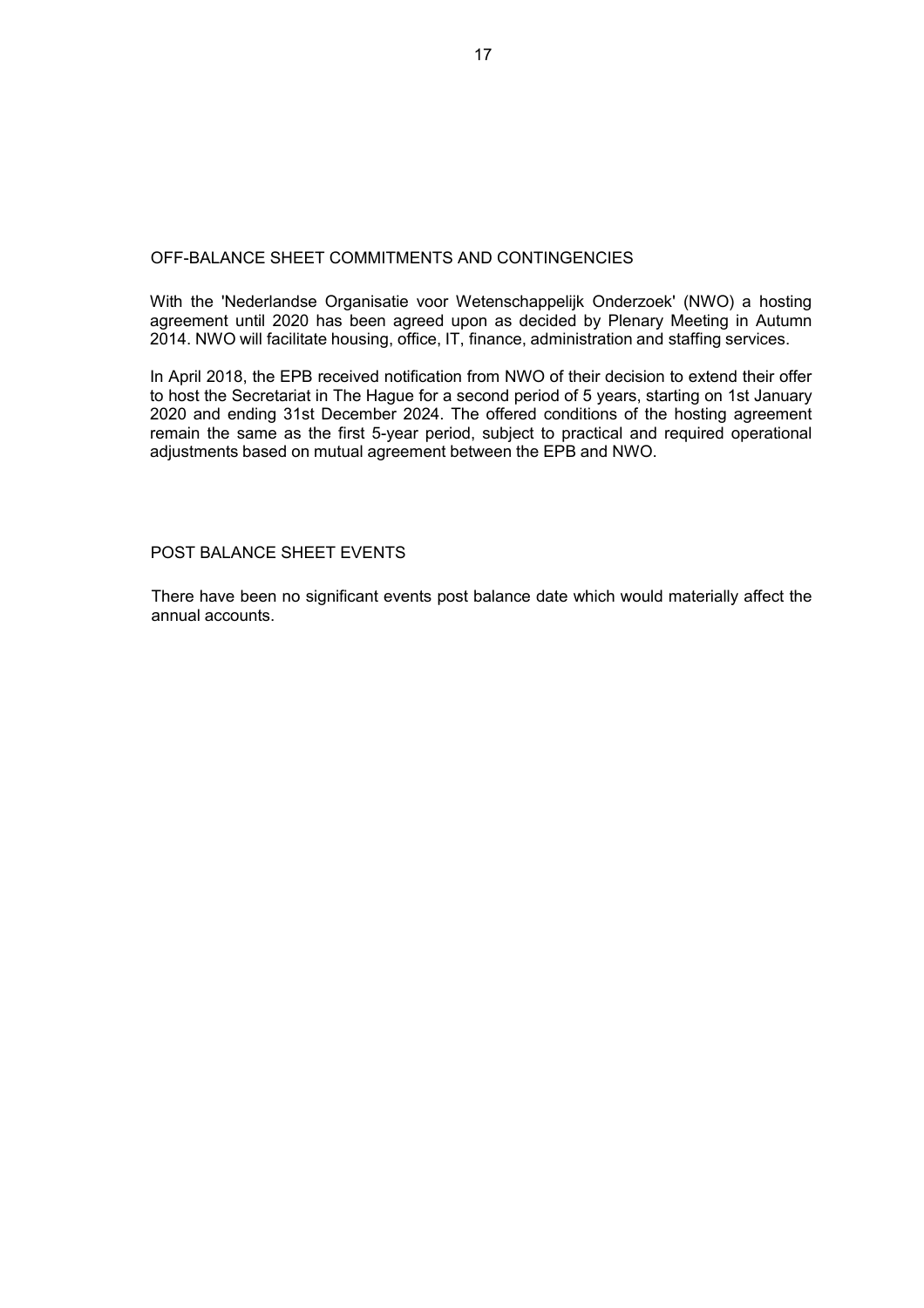## **F. Notes to the statement of income and expenditure**

|    |                                                     | Actual<br>2018 | <b>Budget</b><br>2018 | Actual<br>2017 |
|----|-----------------------------------------------------|----------------|-----------------------|----------------|
|    | <b>INCOME</b>                                       | €              | €                     | €              |
| 5. | Income from membership fees                         |                |                       |                |
|    | Membership fees                                     | 170.782        | 171.000               | 167.750        |
|    | Total income from membership fees                   | 170.782        | 171.000               | 167.750        |
|    |                                                     |                |                       |                |
| 6. | Income from hosting party                           |                |                       |                |
|    | Contribution hosting party                          | 40.000         | 40.000                | 40.000         |
|    | Contribution hosting party in kind                  | 10.000         | 10.000                | 10.000         |
|    | Total income from hosting party                     | 50.000         | 50.000                | 50.000         |
|    |                                                     |                |                       |                |
|    | <b>EXPENDITURE</b>                                  |                |                       |                |
| 7. | Direct costs: EPB Committee Meetings                |                |                       |                |
|    | <b>EPB Committee Meetings</b>                       | 20.605         |                       | 19.596         |
|    | <b>Total direct costs EPB Committee</b><br>Meetings | 20.605 *       | 25.000                | 19.596         |
|    |                                                     |                |                       |                |

\* Direct costs for EPB Committee are mainly costs incurred by travelling abroad by the Executive Secretary and facilitation/organisation of EPB meetings abroad. EU-PolarNet activities and EPB Committee Meetings activities are combined in several occasions. Allocation of costs to EPB Committee Meetings compared to EU-PolarNet is relatively high for the reporting period.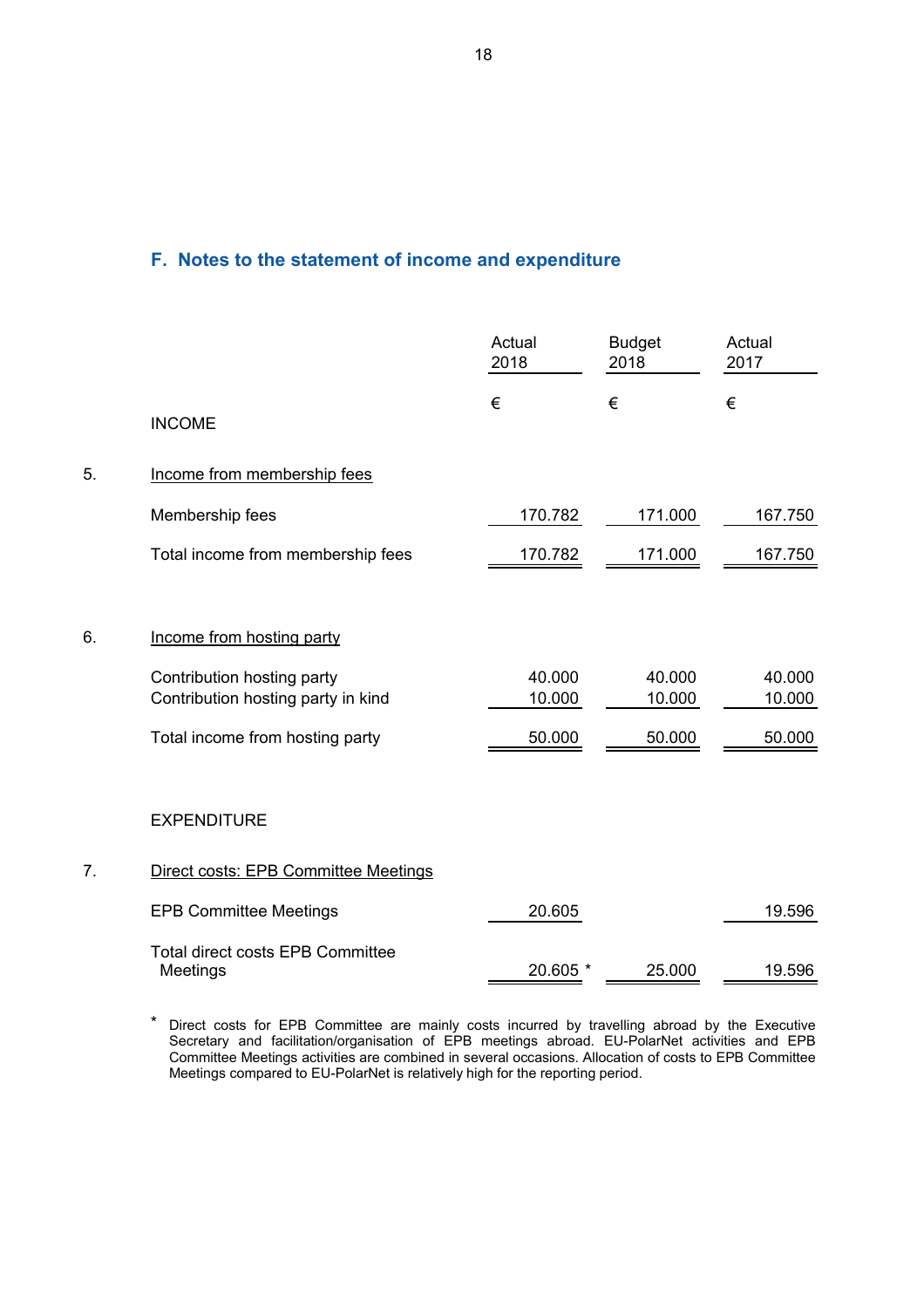| €<br>€<br>€<br>8.<br>Direct costs: Direct Science Activity<br>Support for EU-PolarNet Meetings<br>(EPB Support)<br>8.976<br>14.381<br>EPB Strategy and Implementation Plan<br>retreat<br>9.302<br>4.199<br>Infrastructure/GIS maintenance<br>400<br>0<br>200<br>Support for Scientific initiatives<br>0<br>EPB contribution to EU-PolarNet carry forward<br>2.514<br>0<br>562<br>EPB representation costs<br>0<br><b>Total direct costs Direct Science Activity</b><br>18.878<br>82.000<br>21.656<br>9.<br>Direct costs: Communication & Outreach<br><b>EU-PolarNet infrastructure</b><br>14.824<br>catalogue publication<br>0<br>EPB website (training, maintenance)<br>432<br>8.417<br>4.378<br><b>EPB Outreach</b><br>1.586<br><b>Publication costs</b><br>8.626<br>563<br>Total direct costs Communications &<br>Outreach<br>13.358<br>25.468<br>35.000<br>10.<br><b>Management and administration</b><br>Staff costs<br>141.408<br>133.380<br>Insurance<br>405<br>$\Omega$<br>Other operational costs<br>3.408<br>1.899<br>Total management and administration<br>145.221<br>150.734<br>135.279 |  | Actual<br>2018 | <b>Budget</b><br>2018 | Actual<br>2017 |
|------------------------------------------------------------------------------------------------------------------------------------------------------------------------------------------------------------------------------------------------------------------------------------------------------------------------------------------------------------------------------------------------------------------------------------------------------------------------------------------------------------------------------------------------------------------------------------------------------------------------------------------------------------------------------------------------------------------------------------------------------------------------------------------------------------------------------------------------------------------------------------------------------------------------------------------------------------------------------------------------------------------------------------------------------------------------------------------------------|--|----------------|-----------------------|----------------|
|                                                                                                                                                                                                                                                                                                                                                                                                                                                                                                                                                                                                                                                                                                                                                                                                                                                                                                                                                                                                                                                                                                      |  |                |                       |                |
|                                                                                                                                                                                                                                                                                                                                                                                                                                                                                                                                                                                                                                                                                                                                                                                                                                                                                                                                                                                                                                                                                                      |  |                |                       |                |
|                                                                                                                                                                                                                                                                                                                                                                                                                                                                                                                                                                                                                                                                                                                                                                                                                                                                                                                                                                                                                                                                                                      |  |                |                       |                |
|                                                                                                                                                                                                                                                                                                                                                                                                                                                                                                                                                                                                                                                                                                                                                                                                                                                                                                                                                                                                                                                                                                      |  |                |                       |                |
|                                                                                                                                                                                                                                                                                                                                                                                                                                                                                                                                                                                                                                                                                                                                                                                                                                                                                                                                                                                                                                                                                                      |  |                |                       |                |
|                                                                                                                                                                                                                                                                                                                                                                                                                                                                                                                                                                                                                                                                                                                                                                                                                                                                                                                                                                                                                                                                                                      |  |                |                       |                |
|                                                                                                                                                                                                                                                                                                                                                                                                                                                                                                                                                                                                                                                                                                                                                                                                                                                                                                                                                                                                                                                                                                      |  |                |                       |                |
|                                                                                                                                                                                                                                                                                                                                                                                                                                                                                                                                                                                                                                                                                                                                                                                                                                                                                                                                                                                                                                                                                                      |  |                |                       |                |
|                                                                                                                                                                                                                                                                                                                                                                                                                                                                                                                                                                                                                                                                                                                                                                                                                                                                                                                                                                                                                                                                                                      |  |                |                       |                |
|                                                                                                                                                                                                                                                                                                                                                                                                                                                                                                                                                                                                                                                                                                                                                                                                                                                                                                                                                                                                                                                                                                      |  |                |                       |                |
|                                                                                                                                                                                                                                                                                                                                                                                                                                                                                                                                                                                                                                                                                                                                                                                                                                                                                                                                                                                                                                                                                                      |  |                |                       |                |
|                                                                                                                                                                                                                                                                                                                                                                                                                                                                                                                                                                                                                                                                                                                                                                                                                                                                                                                                                                                                                                                                                                      |  |                |                       |                |
|                                                                                                                                                                                                                                                                                                                                                                                                                                                                                                                                                                                                                                                                                                                                                                                                                                                                                                                                                                                                                                                                                                      |  |                |                       |                |
|                                                                                                                                                                                                                                                                                                                                                                                                                                                                                                                                                                                                                                                                                                                                                                                                                                                                                                                                                                                                                                                                                                      |  |                |                       |                |
|                                                                                                                                                                                                                                                                                                                                                                                                                                                                                                                                                                                                                                                                                                                                                                                                                                                                                                                                                                                                                                                                                                      |  |                |                       |                |
|                                                                                                                                                                                                                                                                                                                                                                                                                                                                                                                                                                                                                                                                                                                                                                                                                                                                                                                                                                                                                                                                                                      |  |                |                       |                |
|                                                                                                                                                                                                                                                                                                                                                                                                                                                                                                                                                                                                                                                                                                                                                                                                                                                                                                                                                                                                                                                                                                      |  |                |                       |                |
|                                                                                                                                                                                                                                                                                                                                                                                                                                                                                                                                                                                                                                                                                                                                                                                                                                                                                                                                                                                                                                                                                                      |  |                |                       |                |
|                                                                                                                                                                                                                                                                                                                                                                                                                                                                                                                                                                                                                                                                                                                                                                                                                                                                                                                                                                                                                                                                                                      |  |                |                       |                |